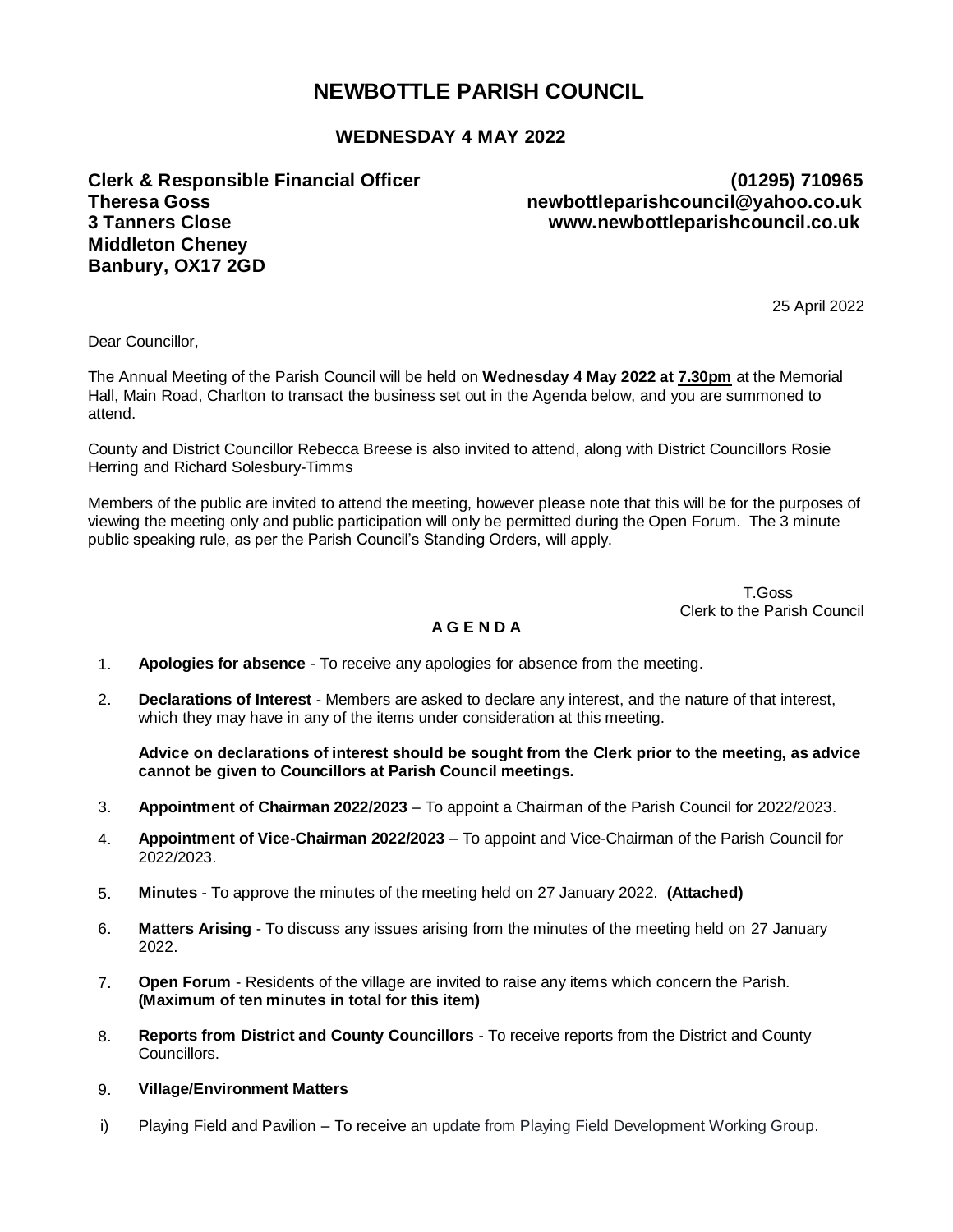- ii) Post Office and Village Shop To discuss the issues at the Post Office and Village Shop.
- iii) Defibrillators To discuss the publicity and training following the purchase of a defibrillator for the Playing Field and maintenance of the defibrillator at the Primary School.
- iv) Street Lighting **–** To receive an update on the progress with the street lighting review.
- v) Annual Parish Meeting To discuss the Annual Parish Meeting being held on Saturday 7 May 2022 at 1030am at the Memorial Hall, Charlton.

#### 10. **Parish Council Matters**

i) Training – To remind Councillors about the Parish Council's training policy and the need to undertake training courses. <https://www.newbottleparishcouncil.co.uk/securedocs/NPC%20Training%20Policy.pdf>

#### 11. **Planning**

i) To note the planning applications considered by the Parish Council, since the last meeting:

#### WNS/2022/0197/FUL

6 Farthinghoe Road, Charlton Proposed single storey rear extension to the garage and part conversion of the garage to a home office. No objection

WNS/2022/0224/FUL Hinton In The Hedges Airfield Road To Walltree Farm Steane The erection of a skydiving simulator training facility to support the existing Hinton Skydiving School No objection, with concerns

ii) To note the planning application decision made by West Northants Council, since the last meeting:

WNS/2022/0530/T CA Wheelwrights Main Street Charlton Tree works Approved

#### 12. **Finance**

- i) Parish Council Income, Uncashed Payments and Approval of Accounts for Payment To note the income since the last meeting, the uncashed payments and approve the accounts for payment. **(To follow)**
- ii) Bank Reconciliation To note the bank reconciliation. **(To follow)**
- iii) Bank Account Signatories To confirm that Councillor Michael Loggin and Struan Kenton be added as signatories to the Parish Council bank accounts.

#### Accounts 2021/2022

- Annual Governance and Accountability Return for the year ended 31 March 2022 **(To follow)**
	- a) To approve the Annual Governance Statement 2021/2022 Section 1
	- b) To approve the Accounting Statements for 2021/2022 Section 2
- To receive and approve the Receipts & Payments Account as at 31 March 2022.
- iv) Internal Auditor's Report 2021/2022– To note the recommendations of the Internal Auditor's Report for 2021/2022. **(To follow)**